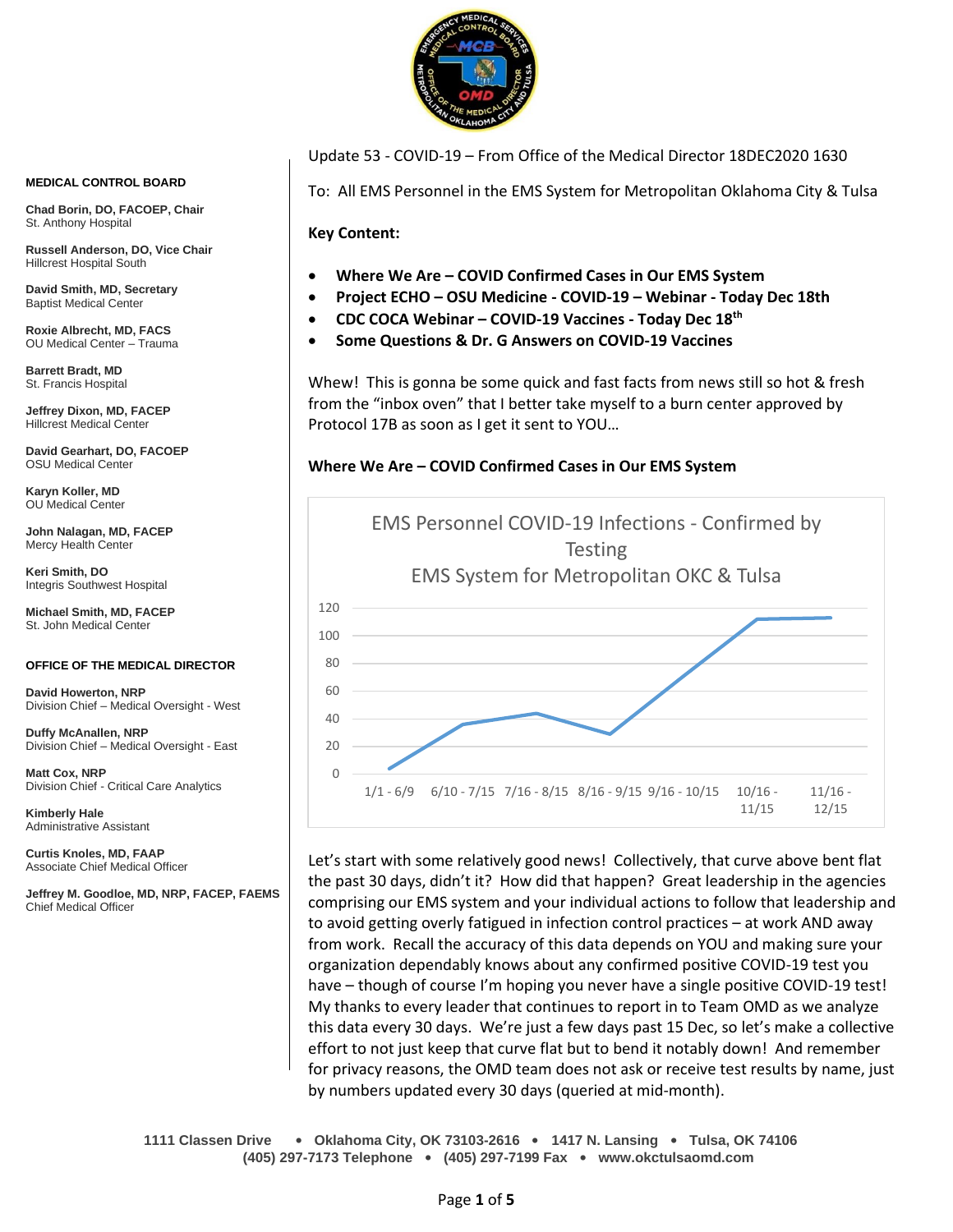Here's the full results since the pandemic's beginning. Keep in mind, as you see the data points, these are new infections in the time periods indicated, not cumulative infections:

| Through 6/9/20        | 4 individuals   |
|-----------------------|-----------------|
| $6/10/20 - 7/15/20$   | 36 individuals  |
| 7/16/20 - 8/15/20     | 44 individuals  |
| 8/16/20 - 9/15/20     | 29 individuals  |
| $9/16/20 - 10/15/20$  | 71 individuals  |
| 10/26/20 - 11/15/20   | 112 individuals |
| $11/16/20 - 12/15/20$ | 113 individuals |

Overall, this represents a cumulative number of 409 individuals in our EMS system with confirmed COVID-19 infection (not suspected infection without positive test results) through the last reporting date of 12/15/20.

#### **Project ECHO – OSU Medicine - COVID-19 – Webinar - Today Dec 18th**

This webinar just ended 2 hours ago, and it was a fantastic educational review of how we've gotten to where we are today with COVID-19 vaccines and expert direction about best practices with them.

Julie Ledgerwood, DO was the speaker. She is an accomplished allergist (to say the least as you'll read very soon) and a graduate of the Oklahoma State University College of Osteopathic Medicine in Tulsa. She serves as the Deputy Director and Chief Medical Officer for the Vaccine Research Center at the National Institute of Allergy & Infectious Diseases at the National Institute of Health. (try embroidering that on a duty shirt!) She is also the Lead of the Predictive Analytics Working Group for the US Government's Operation Warp Speed. Here's her online bio if you're interested: <https://www.niaid.nih.gov/research/julie-e-ledgerwood-do>

And yes, she's as impressive as that intro would lead you to believe. It's great to see we have amazing people making this unprecedented year of science happen like it is. Some key takeaways, at least ones I think are key:

## *Is one vaccination enough? Do we really need both shots?*

A single COVID-19 vaccine shot does give us some immunity, but the studies in validating these vaccines show that the "some" immunity after one shot is too variable from person to person for assurance we are protected. Thus, the second dose is designed not only to elevate the level of immunity but to do so in all of us to a point of consistent, needed protection. But consistent isn't a 100% guarantee from COVID-19. Keep reading, please…

*What about the timing of the second dose? If I can't make it on Day 21 (Pfizer/BioNTech) or Day 28 (soon to be available Moderna), am I just screwed or what?* (Usage of "screwed" terminology is by Dr. G, not Dr. Ledgerwood who appears too professional and refined for such usage)

No, you aren't screwed at all. Don't fret about the exact day, but from a logistics standpoint, I bet when the health department, hospital, or organization is calling for your date/time of appointment, it would help them tremendously if you can make your originally scheduled time. IF that's not good, it's better in immunity to be a bit later than earlier compared to your original second date. So, key point – don't fret and get that second vaccine when you can at or after Day 21 or 28 depending on which vaccine you get.

#### *Which is better – Pfizer/BioNTech or Moderna?*

Yes – they both are MUCH better than having COVID-19. There is no evident superiority in one vs. the other. Get what whomever is vaccinating you has to give you that day. Whichever it is, be sure to get the same in the second vaccine too.

*If you've already unfortunately had COVID-19, should you still get the COVID-19 vaccination?* Yes, and with zero hesitancy in Dr. Ledgerwood's direct answer.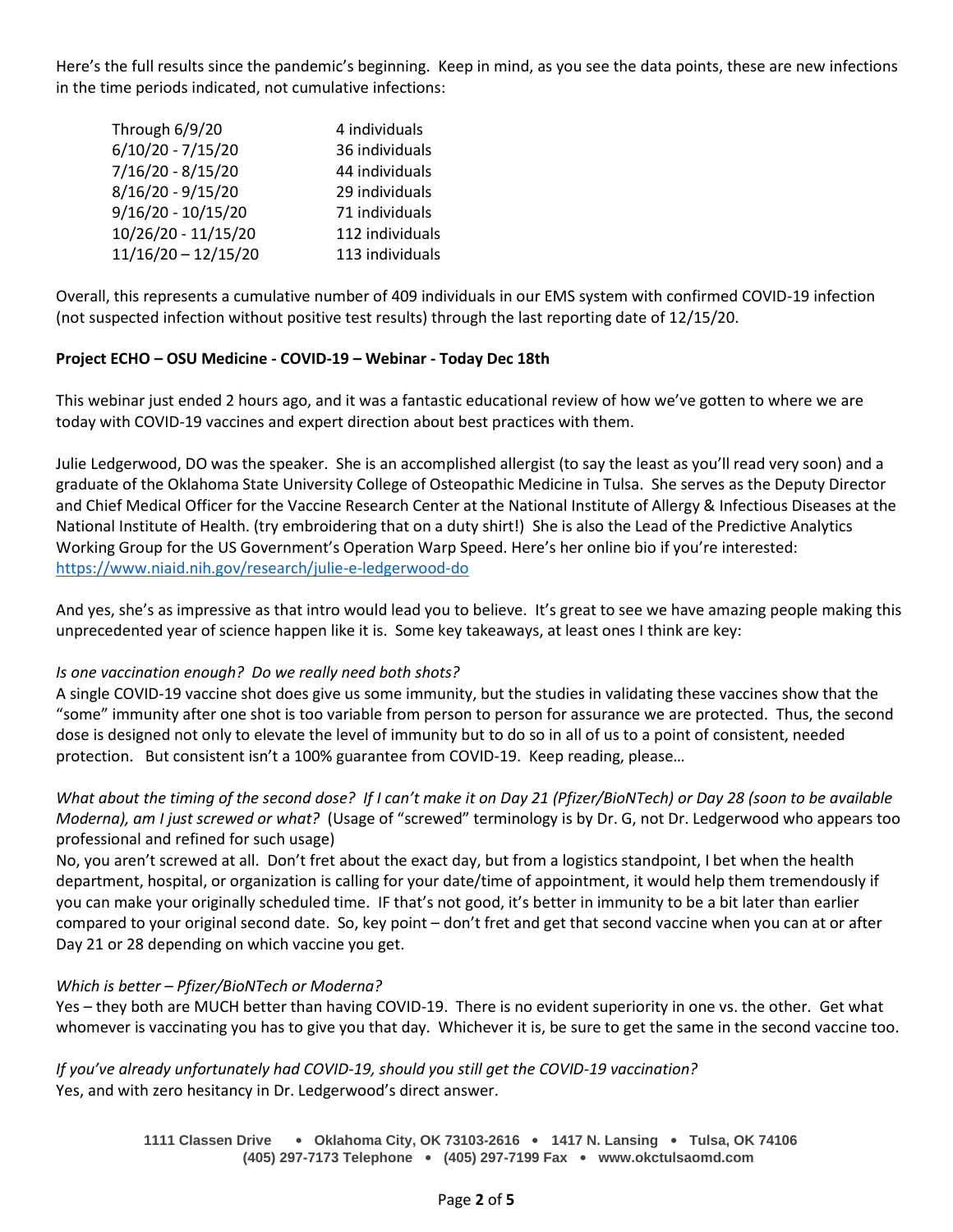*Once vaccinated, how long will it last? Is it forever? Will we have to do this COVID-19 vaccine thing every year?* We simply don't know yet. The first folks in the world that got these vaccines as part of Phase 1 of the trials throughout 2020 got their doses in March. They are predictably still being followed very closely to check antibody titers, etc. But there are less than 200 of these folks per manufacturer – remember Phase 1 trials involve few people on purpose because not much is known about how the vaccines affect humans at that point. We will certainly find the answer to this important question in time as now tens of thousands and soon millions and millions of us around the world will get these vaccines.

### *What about side effects?*

I'm going to take this one as a Dr. G Answer below, but credit to Dr. Ledgerwood, because she, like all presenters I have heard on these vaccines, highlighted and encouraged anyone getting the vaccine to enroll in the Vaccine Adverse Event Reporting System (VAERS) or similar. I am enrolled and I'll share that with you in more detail below.

## *We're hearing that the SARS-CoV-2 virus is mutating? What's up with that and will it mutate to a point these vaccines won't work?*

All viruses mutate over time. It's pretty much a change and survive or stay the same and die kind of equation for viruses. So, the fact there are already numerous mutations seen in the genetic sequence of the SARS-CoV-2 viruses isn't surprising at all; it's expected. So far, there are no sequence changes of concern that could impair the ability of these vaccines to work.

*After we get vaccinated, can we celebrate by throwing away our masks, holding big parties, and high fiving?* Ummmm……no. No, we should avoid all of that. These vaccines are 95% effective and that's great, but 95% isn't 100%. Every bit of precaution we can take until this pandemic is officially over helps you, your family, your co-workers, your friends, etc. So, get vaccinated and continue all the other protective stuff for now, too.

Huge thanks to our colleagues at OSU for arranging this great webinar!

## **CDC COCA Webinar – COVID-19 Vaccines - Today Dec 18th**

It's been a good day for high-quality COVID-19 webinars. This one nearly immediately followed the timing of Dr. Ledgerwood's comments and was part of an ongoing series of webinars from the Centers for Disease Control (CDC). This is what is called a Clinician Outreach and Communications Activity (hence, COCA) Call.

Multiple presenters from the US Public Health Service gave an excellent review from their perspectives about the vaccines and ongoing work to track and decrease the prevalence of COVID-19 in the US. This presentation has some accessible resources. For instance: the slides, which tell a big part of their story, are here: [https://emergency.cdc.gov/coca/ppt/2020/12.18.2020\\_COCA\\_Pfizer-BioNTech-and-Moderna\\_COMBINED-2.pdf](https://emergency.cdc.gov/coca/ppt/2020/12.18.2020_COCA_Pfizer-BioNTech-and-Moderna_COMBINED-2.pdf) and going to the COCA homepage at CDC can get you access to watch/listen to this and prior COCA calls if the topic piques your interests:<https://emergency.cdc.gov/coca/>

Today's call included a further review of how mRNA vaccines work (I still am impressed with the video I referenced back in Update 51). They also included information I hadn't seen before that indicates all the ingredients in the Pfizer/BioNTech and Moderna vaccines (slide 11 in the set). There is a very helpful table that breaks out information for us to factor who "may proceed with vaccination" or should have "precaution to vaccination" or the rare "contraindication to vaccination" (slide 17 in the set). I've seen this same table in other presentations and will replicate it here for your convenience from this resource: [https://www.cdc.gov/vaccines/covid-19/info-by-product/pfizer/clinical](https://www.cdc.gov/vaccines/covid-19/info-by-product/pfizer/clinical-considerations.html)[considerations.html](https://www.cdc.gov/vaccines/covid-19/info-by-product/pfizer/clinical-considerations.html)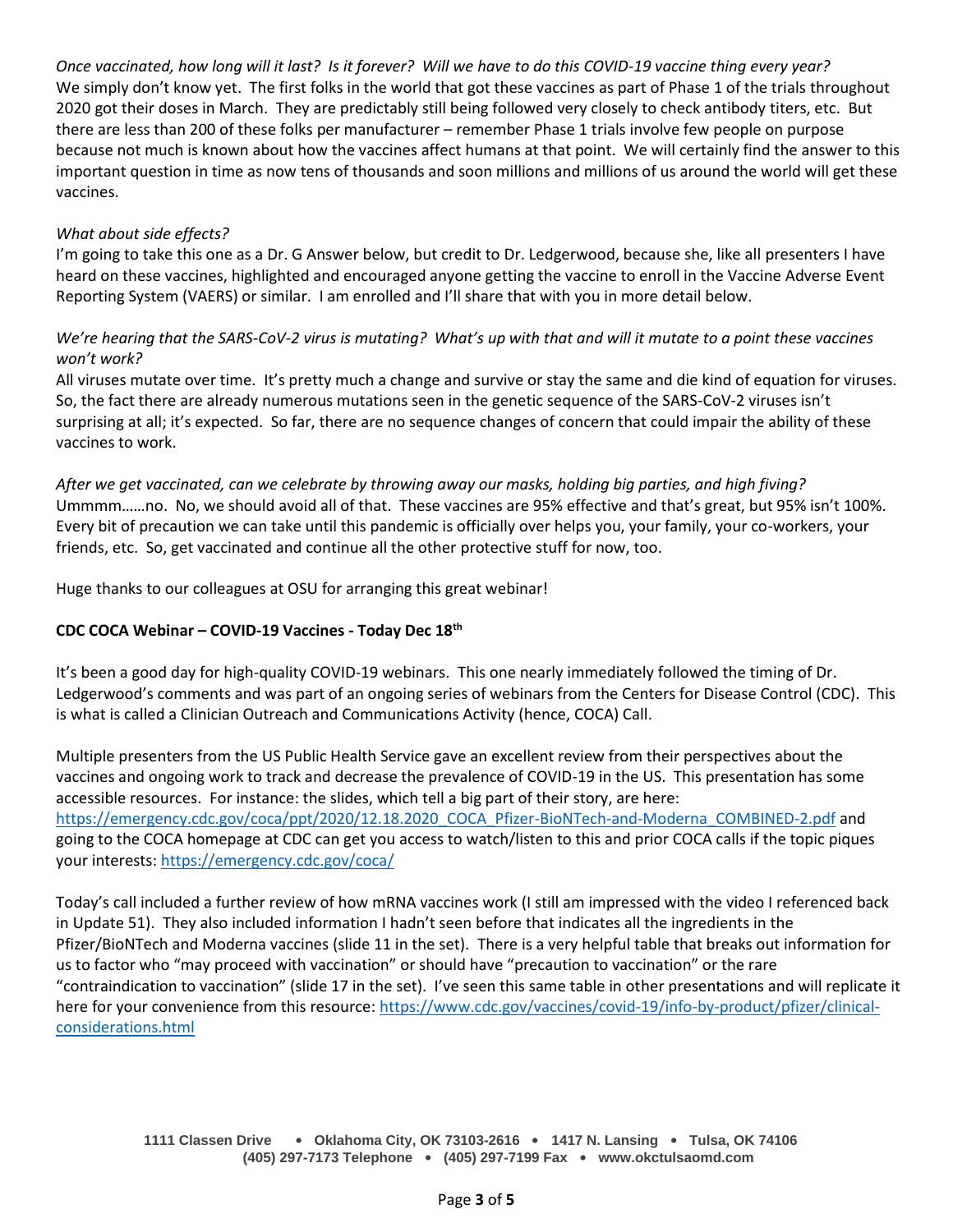# Appendix: Triage of persons presenting for Pfizer-BioNTech COVID-19 vaccination



\* See Special Populations section for information on patient counseling in these groups

Page last reviewed: December 14, 2020 Content source: National Center for Immunization and Respiratory Diseases

They concluded with several additional resources given over the last several slides in the set.

#### **Some Questions & Dr. G Answers on COVID-19 Vaccines**

Let's finish this Update with a few of the questions I've received in the past 3-4 days and my answers:

#### *Q: Doc, how are you feeling after the vaccination? I mean, really, give it to me straight.*

A: I feel great! No symptoms. Not a one. I did get an information sheet to help me enroll in V-safe, which is a smartphone tool that allows me to "check in" periodically and report that I'm either feeling great or if I have any specific symptoms. Here's a link to the same sheet I got courtesy of the Michigan Department of Health & Human Services

**1111 Classen Drive** • **Oklahoma City, OK 73103-2616** • **1417 N. Lansing** • **Tulsa, OK 74106 (405) 297-7173 Telephone** • **(405) 297-7199 Fax** • **www.okctulsaomd.com**